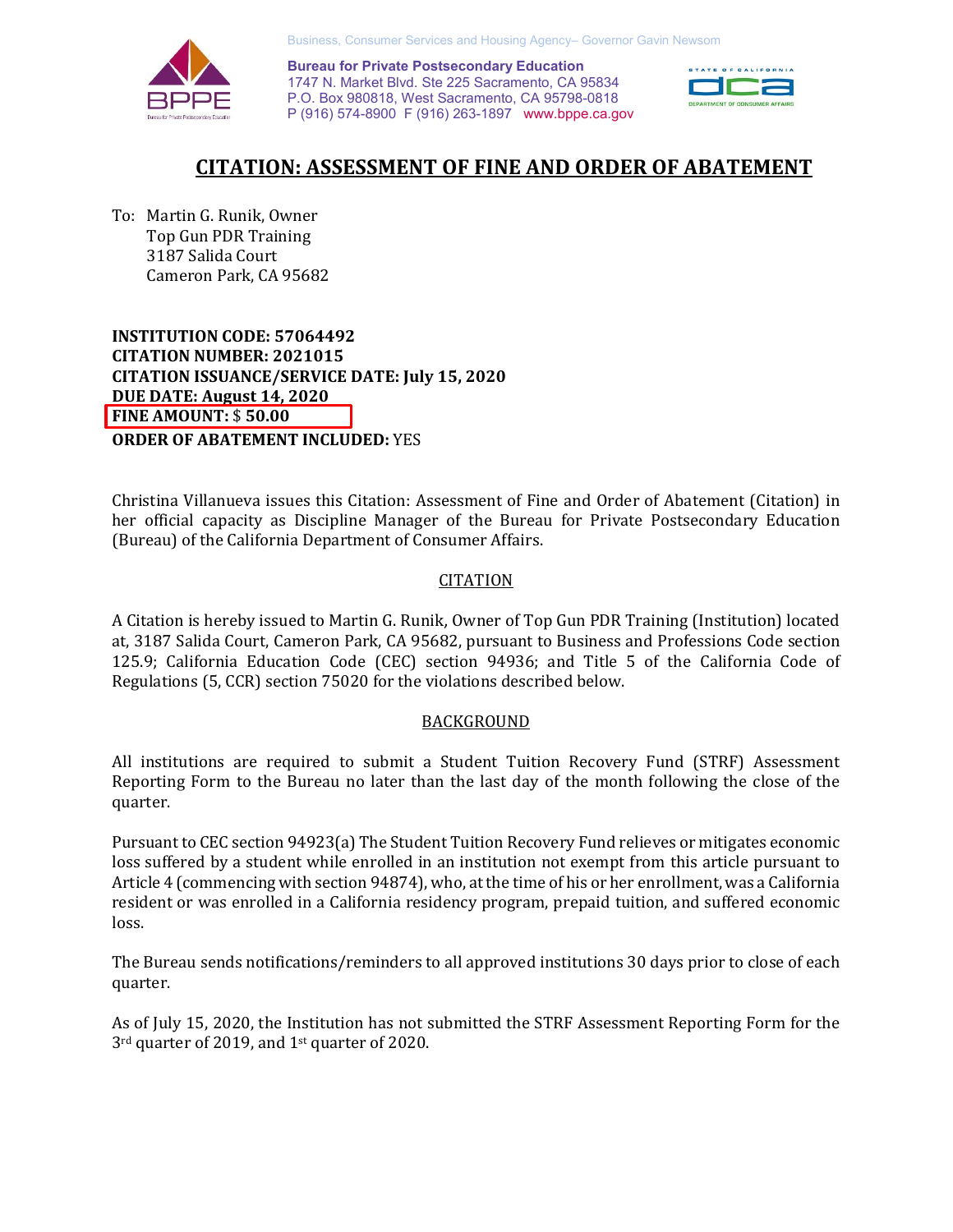# VIOLATION

| #  | Below you will find the California Education Code (CEC) and/or Title 5 of the California Code of                                                      |
|----|-------------------------------------------------------------------------------------------------------------------------------------------------------|
|    | Regulations (5, CCR code) section(s) of law you are charged with violating.                                                                           |
| 1. | <b>Violation:</b>                                                                                                                                     |
|    | 5, CCR Section 76130 (a-e)- Collection and Submission of Assessments                                                                                  |
|    | "(a) A qualifying institution shall collect the assessment from each student in an educational program                                                |
|    | at the time it collects the first payment from or on behalf of the student at or after enrollment. The                                                |
|    | assessment shall be collected for the entire period of enrollment, regardless of whether the student                                                  |
|    | pays the institutional charges in increments.<br>(b) A qualifying institution shall complete the STRF Assessment Reporting Form (Rev. 2/10) and remit |
|    | it with the STRF assessments collected from students to be received by the Bureau no later than the                                                   |
|    | last day of the month following the close of the quarter as follows:                                                                                  |
|    | (1) April 30 for the first quarter,                                                                                                                   |
|    | (2) July 31 for the second quarter,                                                                                                                   |
|    | (3) October 31 for the third quarter, and                                                                                                             |
|    | (4) January 31 for the fourth quarter. If the due date falls on a Saturday, Sunday or State or federal                                                |
|    | holiday, the due date shall be extended to the next regular business day for the Bureau.                                                              |
|    | If the due date falls on a Saturday, Sunday, or State or federal holiday, the due date shall be extended                                              |
|    | to the next regular business day for the Bureau.                                                                                                      |
|    | (c) The STRF Assessment Reporting Form shall contain the following information:                                                                       |
|    | (1) Total number of students who signed enrollment agreements for educational programs during the                                                     |
|    | reporting period; and                                                                                                                                 |
|    | (2) Total number of students eligible for STRF who signed enrollment agreements for educational<br>programs during the reporting period; and          |
|    | (3) The total number of students who signed their enrollment agreement during the reporting period,                                                   |
|    | were eligible for STRF, and who made their first payment during the reporting period; and                                                             |
|    | (4) The total number of students who signed their enrollment agreement in a previous reporting                                                        |
|    | period, were eligible for STRF, and who made their first payment during the current reporting period;                                                 |
|    | and                                                                                                                                                   |
|    | (5) Total amount of institutional charges after rounding each student's institutional charges to the                                                  |
|    | nearest \$1,000, for all eligible STRF students whose STRF assessment was collected in the reporting                                                  |
|    | period; and                                                                                                                                           |
|    | (6) Current contact telephone number of the person preparing the form; and                                                                            |
|    | (7) A declaration dated and signed under penalty of perjury by the person preparing the form that the                                                 |
|    | form and any attachments are true and correct.                                                                                                        |
|    | (d) In the event of a school closure, any collected assessments shall be remitted to the Bureau within                                                |
|    | seven days following the cessation of instruction.                                                                                                    |
|    | (e) Submission of all prior reports and assessments required by this section is a condition of renewal."                                              |
|    | The Institution has failed to submit STRF Assessment Reporting Form for the following quarters:                                                       |
|    |                                                                                                                                                       |
|    | Third Quarter of 2019; and                                                                                                                            |
|    | First Quarter of 2020.                                                                                                                                |
|    | On September 18, 2019, the Institution was notified via mail at, 3187 Salida Court, Cameron Park,                                                     |
|    | CA 95682, that the STRF Assessment Reporting Form for the 3rd quarter of 2019 was due. As of July                                                     |
|    | 15, 2020, the Bureau has not received the STRF Assessment Reporting Form from the Institution.                                                        |
|    |                                                                                                                                                       |
|    | On March 24, 2020, the Institution was notified via mail at, 3187 Salida Court, Cameron Park, CA                                                      |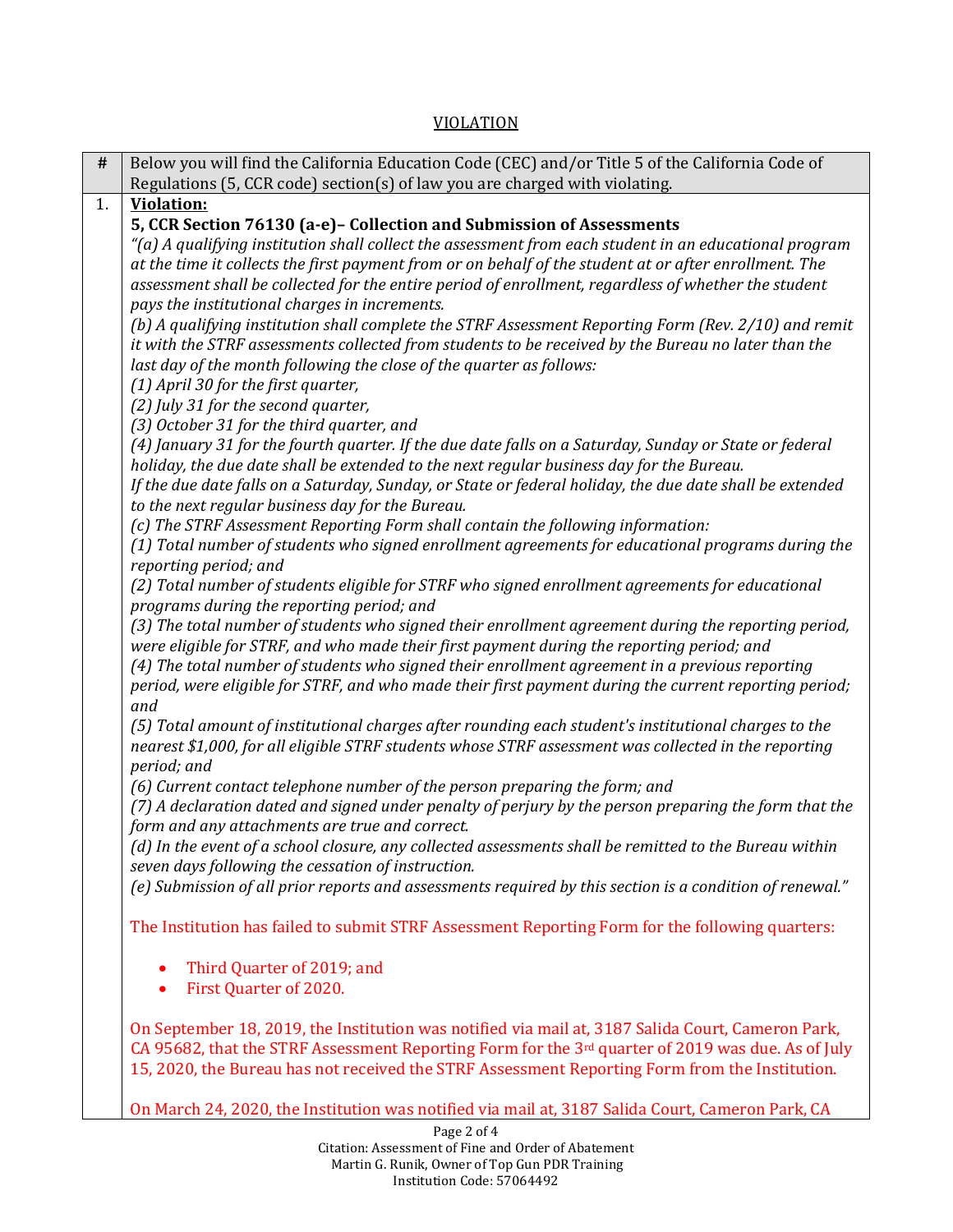95682, that the STRF Assessment Reporting Form for the 1st quarter of 2020 was due. As of July 15, 2020, the Bureau has not received the STRF Assessment Reporting Form from the Institution.

## **Order of Abatement:**

The Bureau orders that the Institution submit the delinquent STRF Assessment Reporting Forms with the STRF Assessments collected from students for the quarters listed above. The information provided shall comply with "Record Keeping Requirements" Pursuant to 5, CCR section 76140.

#### **Assessment of Fine**

The fine for this violation is \$50.00

# **TOTAL ADMINISTRATIVE FINE DUE: \$50.00**

## ASSESSMENT OF A FINE

In accordance with CEC section 94936; and 5, CCR sections 75020 and 75030, the Bureau hereby orders this assessment of fine in the amount of **\$50.00** for the violations described above. **Payment must be made, to the Bureau, within 30 days from the date of service of the Citation.**

#### COMPLIANCE WITH ORDER OF ABATEMENT

In accordance with the provisions of CEC section 94936 and 5, CCR section 75020 the Bureau hereby issues the order(s) of abatement described above. **Evidence of compliance with the order of abatement must be submitted, to the Bureau, within 30 days from the date of service of the Citation.**

## APPEAL OF CITATION

You have the right to contest this Citation through an informal conference with the Bureau; and/or through an administrative hearing in accordance with Chapter 5 (Commencing with Section 11500) of Part 1 of Division 3 of Title 2 of the Government Code.

If you wish to contest this Citation, you must submit the 'Notice of Appeal of Citation – Request for Informal Conference **and/or** Administrative Hearing' form (enclosed) within 30 days from the date of service of the Citation. *If you do not request an informal conference and/or an administrative hearing within 30 days from the service of the Citation, you will not be able to request one at a later time.* 

Unless a written request for an informal conference **and/or** an administrative hearing is signed by you and delivered to the Bureau by **August 14, 2020**, you will be deemed to have waived or forfeited your right to appeal this matter.

## EFFECTIVE DATE OF CITATION

If you do not request an informal conference and/or an administrative hearing, this Citation shall become effective on **July 15, 2020.** Payment of the administrative fine and evidence of compliance with the order(s) of abatement shall be due by **August 14, 2020.** Your payment of the administrative fine shall not constitute an admission of the violation(s) charged.